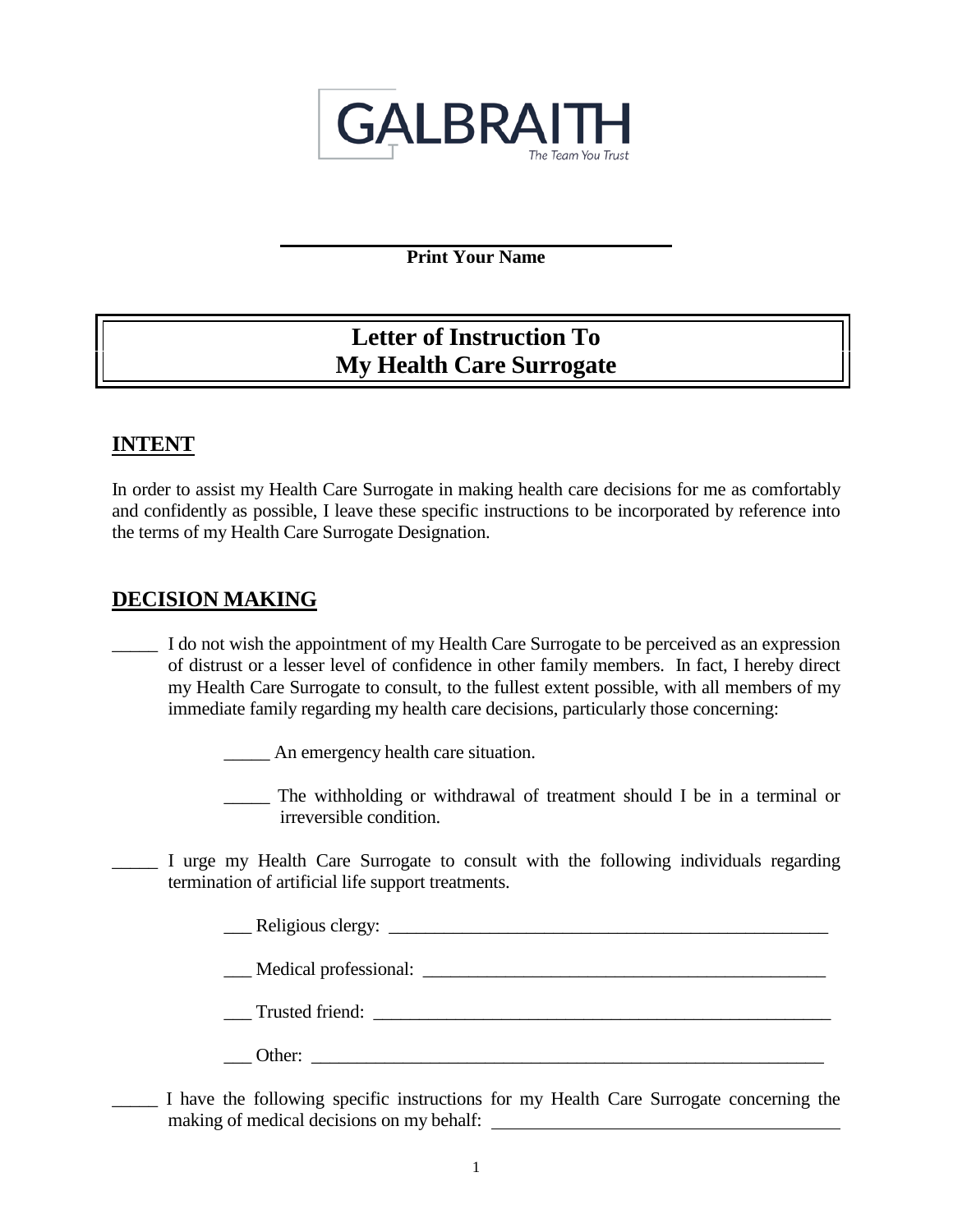## **MEDICAL RECORDS**

- \_\_\_\_\_ I specifically authorize and direct my attending physicians, hospitals, or other health care providers to give my Health Care Surrogate the same access and same assistance in understanding my medical records as they would have given me.
- I authorize and encourage my Health Care Surrogate to take my medical records to another physician to get a second opinion before making a medical decision for me.
- \_\_\_\_\_ I encourage my Health Care Surrogate to share the information in my medical records with the members of my immediate family.
- \_\_\_\_\_ I am concerned about privacy. I direct my Health Care Surrogate not to show my medical records to other family members or third parties.
- \_\_\_\_\_ I have the following specific instructions regarding the access and/or use of my medical records:

## **CHOICE OF DOCTORS**

- \_\_\_\_\_ I have placed complete trust in my Health Care Surrogate in both the hiring and termination of a physician. I ask my Health Care Surrogate to exercise the same diligence in this matter, as he or she would do for his or her own children, spouse, or other family members:
- \_\_\_\_\_ I prefer my medical treatment continue with my primary care physician for as long as possible. I direct my Health Care Surrogate to maintain this relationship:
	- \_\_\_\_\_ Despite any future changes in my existing insurance coverage which might adversely impact me financially to continue such relationship.
	- \_\_\_\_\_ Unless a future change in my existing insurance coverage would adversely impact me financially to continue such relationship.
- If my primary care physician is unable to continue my medical treatment for any reason, I request my Health Care Surrogate to:
	- \_\_\_\_\_ Consult with my primary care physician to obtain a referral to a quality physician in the same locality, if possible.
	- \_\_\_\_\_ Consult with the following individual(s) regarding the selection of a physician for my medical care: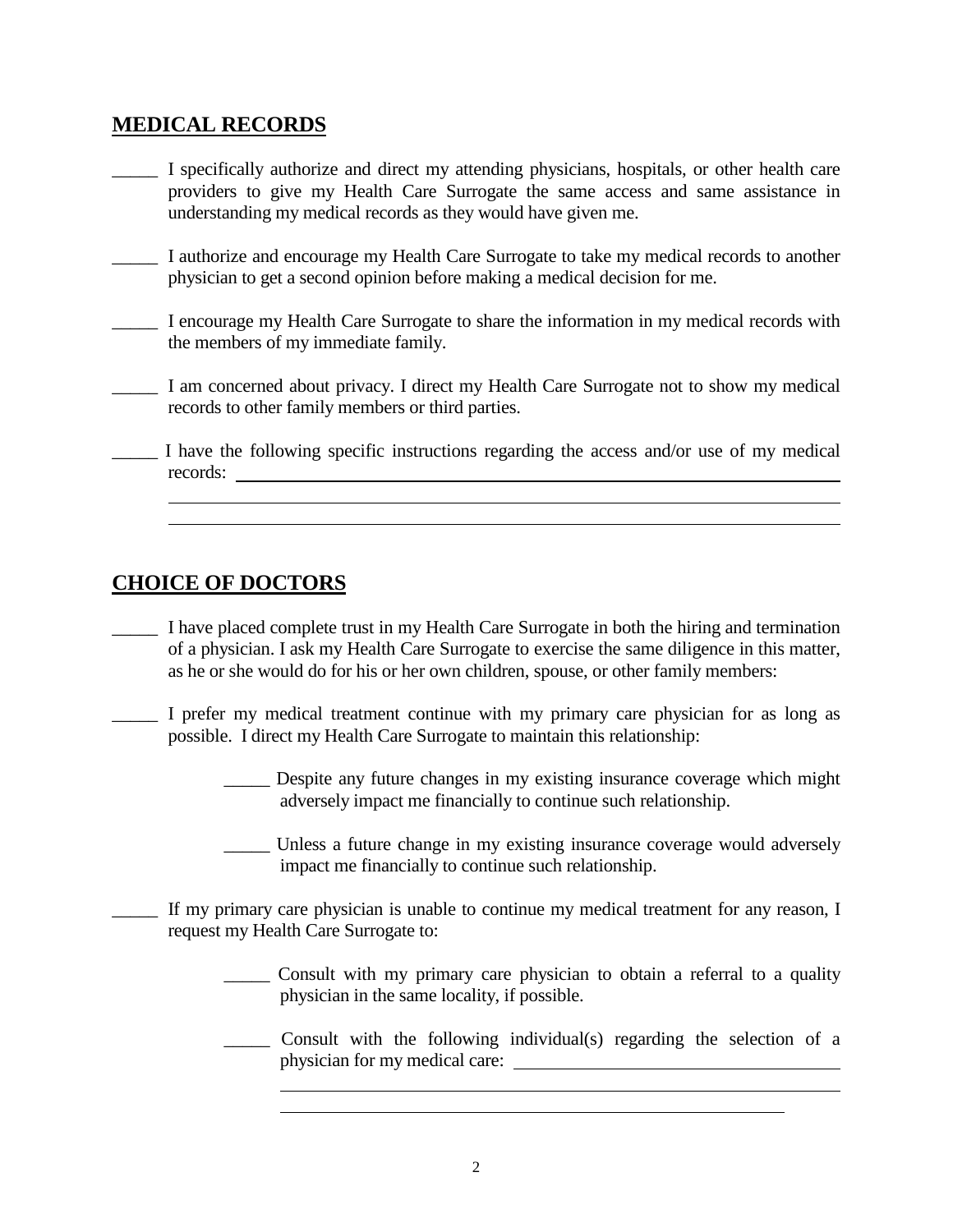Select a physician affiliated with the following hospital or treatment facility:

\_\_\_\_\_ I request that my Health Care Surrogate seek treatment for me, whenever economically feasible, with a specialist in the area of my medical condition.

\_\_\_\_\_ I have the following specific instructions regarding the selection of physicians for my medical care:

### **HEALTH CARE FACILITY PREFERENCE**

*(Note: Some individuals may wish to rank their facility preferences by listing a number on the line to the right of the types of care facilities centered below)* 

#### **HOME CARE \_\_\_\_**

- My preference is to remain in my home as long as economically and medically possible, and I direct my Health Care Surrogate to consult the Trustee of my Living Trust regarding the use of my trust assets to provide any necessary home remodeling, hiring of assisted living professionals and/or visiting medical professional.
- I direct my Health Care Surrogate and the Trustee of my Living Trust to take whatever measures necessary to allow for my in home health care needs, even if such directive should result in the depletion of all of my assets.
- Although my choice is to remain in my home, my overriding concern is to not burden my loved ones. As such, I direct my Health Care Surrogate to carefully consider the impact upon my loved ones when determining whether or not in home health care is in my best interest.
- \_\_\_\_\_ I encourage my Health Care Surrogate to investigate and obtain home assistance services from any or all of the following organizations: Visiting Nurses Association, Home Hospice Healthcare, Meals-On-Wheels, and any other group which provides home-assistance services, including:

During any time when I need in home assistance, I request my Health Care Surrogate to determine if the following individual is able and willing to reside with me and provide the services necessary for me to remain in my home: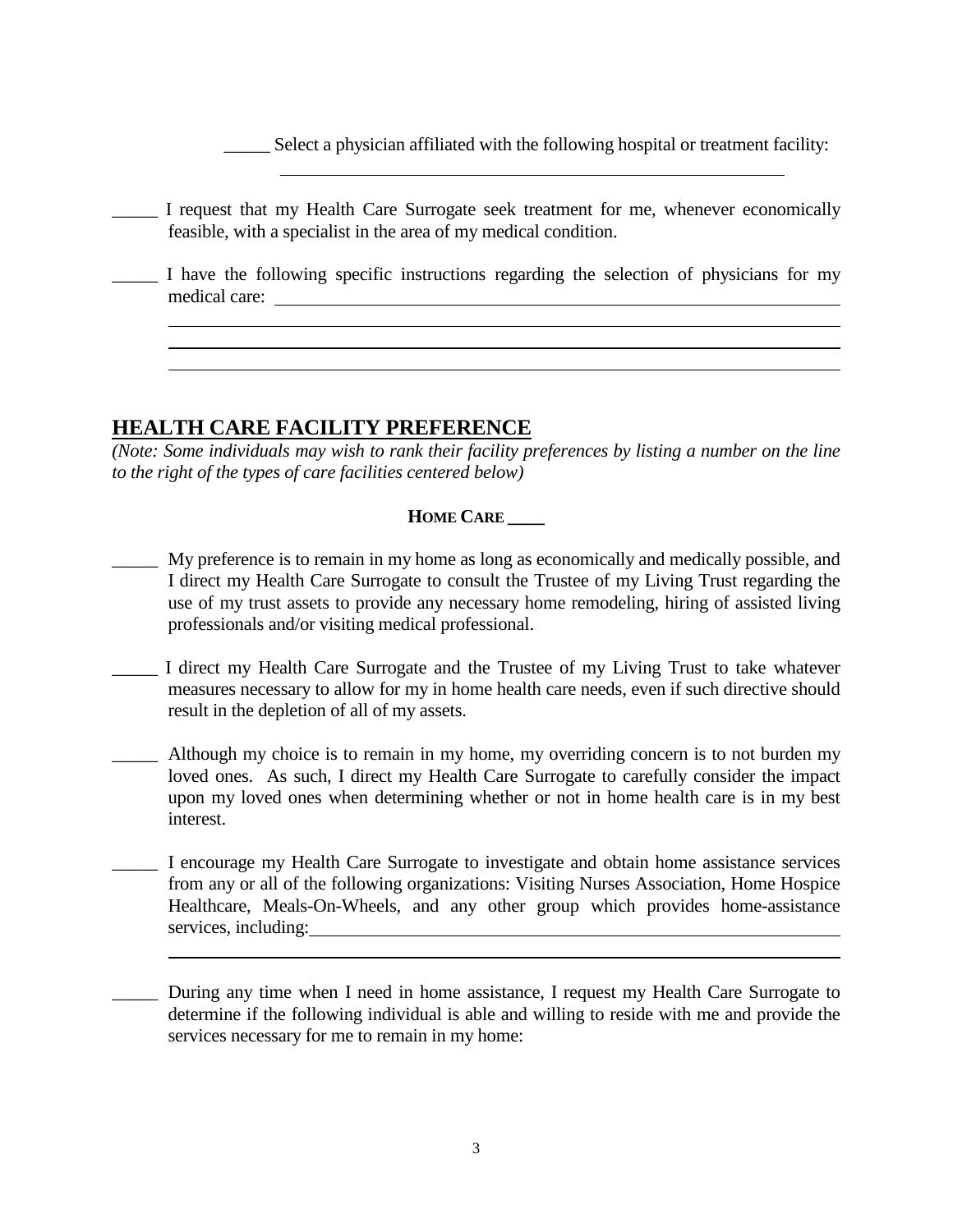*(feel free to check off as options or rank them in order of preference)*

Any family member.

The following family member:

The following friend:

During any period of time when such family member / friend may reside with me to provide the necessary services for me to remain in my home, I direct my Health Care Surrogate to:

Not charge this family member / friend room or board fees.

- Submit a reasonable compensation request to the Trustee of my Living Trust as a health care expense, upon the written request of this family member / friend.
- \_\_\_\_\_ Visit my home, at least weekly / monthly / quarterly, to determine that the level of care I am receiving is appropriate.

#### **ALTERNATIVE HOME CARE \_\_\_\_**

Should my Health Care Surrogate determine that continuing my health care in my home is no longer in my best interest (after considering the directives set forth above), I direct my Health Care Surrogate to consult with the Trustee of my Living Trust regarding the selling of my then current home and purchasing a more suitable residence in which my health care may still be administered in an "in home," independent environment. When selecting a new home for me, I direct my Health Care Surrogate consider the following: *(feel free to check off as options or rank them in order of preference)*

| Proximity to family (specifically:                   |  |
|------------------------------------------------------|--|
| <b>Example 1</b> Proximity to friends (specifically: |  |
| $\equiv$ Specific neighborhood / community:          |  |
| Other:                                               |  |
|                                                      |  |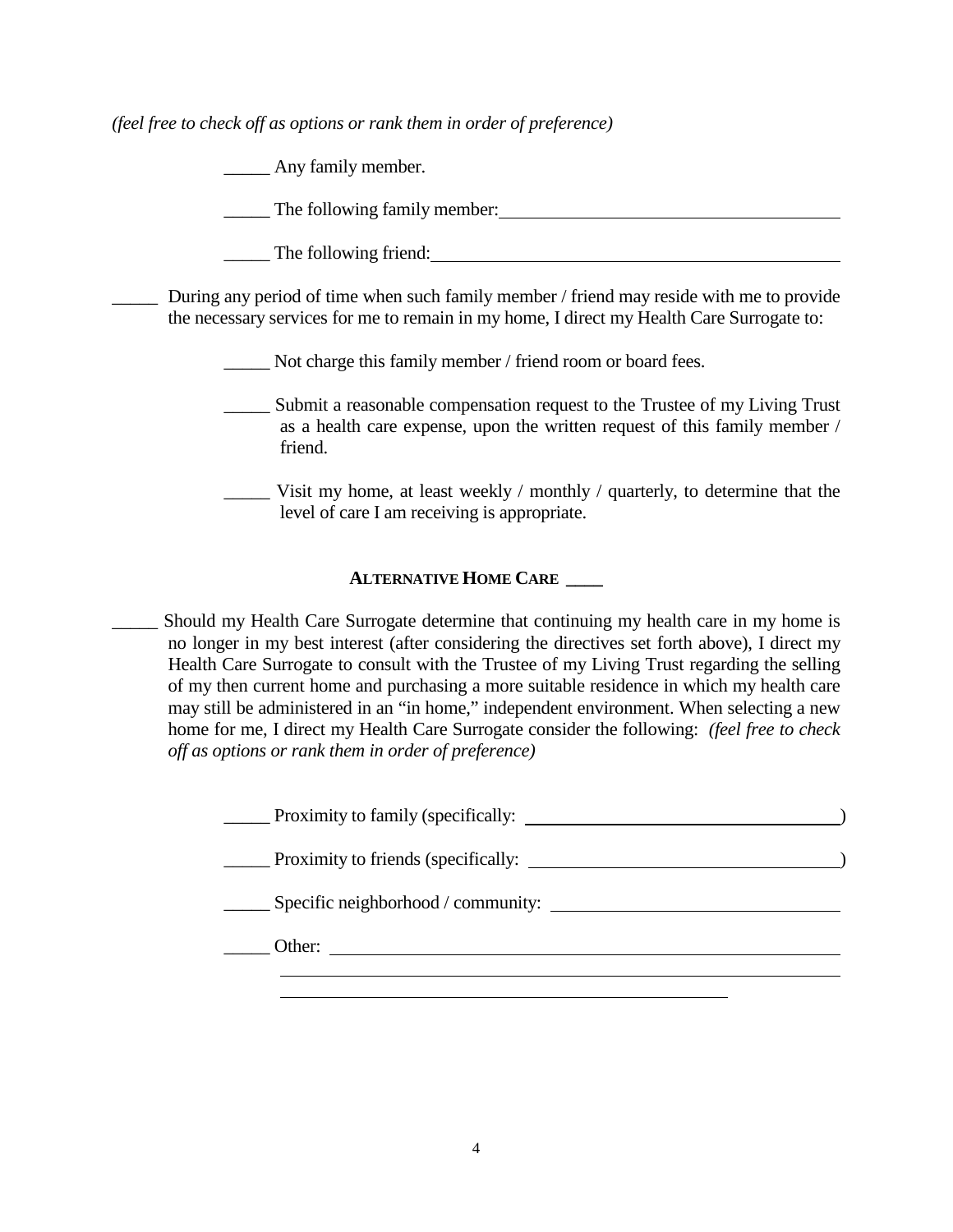#### **FAMILY MEMBER'S HOME CARE \_\_\_\_**

- If my home cannot be used for any reason for home assistance services provided by an outside agency or a family member, I direct my Health Care Surrogate to determine if a family member is able and willing to take care of me in his or her home.
	- During any time when a family member provides home assistance services to me and I am residing in that family member's home, I direct my Health Care Surrogate to:
		- \_\_\_\_\_ Submit a reasonable compensation request to the Trustee of my Living Trust as a health care expense, upon the written request of this family member.
		- Visit the home at least weekly / monthly / quarterly to determine that the level of care I am receiving is appropriate.
- Despite the willingness of one of family members to have me live with him or her in their home, I do not want to be a burden to my loved ones, and I direct my Health Care Surrogate to kindly refuse on my behalf and to make alternative care arrangements.

#### **NURSING HOME/INSTITUTIONAL CARE \_\_\_\_**

- When I can no longer maintain my independent lifestyle, with occasional care from family members or home-assistance agencies, I wish to move to a nursing care facility which can provide me with the appropriate level of care while maintaining the greatest degree of independence that my condition may allow.
- During any time when my Health Care Surrogate believes that I can no longer receive appropriate care in my home or in a family member's home, I direct my Health Care Surrogate seek supporting certifications in writing from my primary care physician and an appropriate specialist recommended by my primary care physician and approved by my Health Care Surrogate. Upon receipt of these certifications, I authorize my Health Care Surrogate to select for me, and admit me into, a nursing care facility.
- \_\_\_\_\_ When selecting a nursing care facility, I direct my Health Care Surrogate to consider: *(feel free to check off as options or rank them in order of preference)*

\_\_\_\_\_ The following facilities:

\_\_\_\_\_ A facility with the following qualities: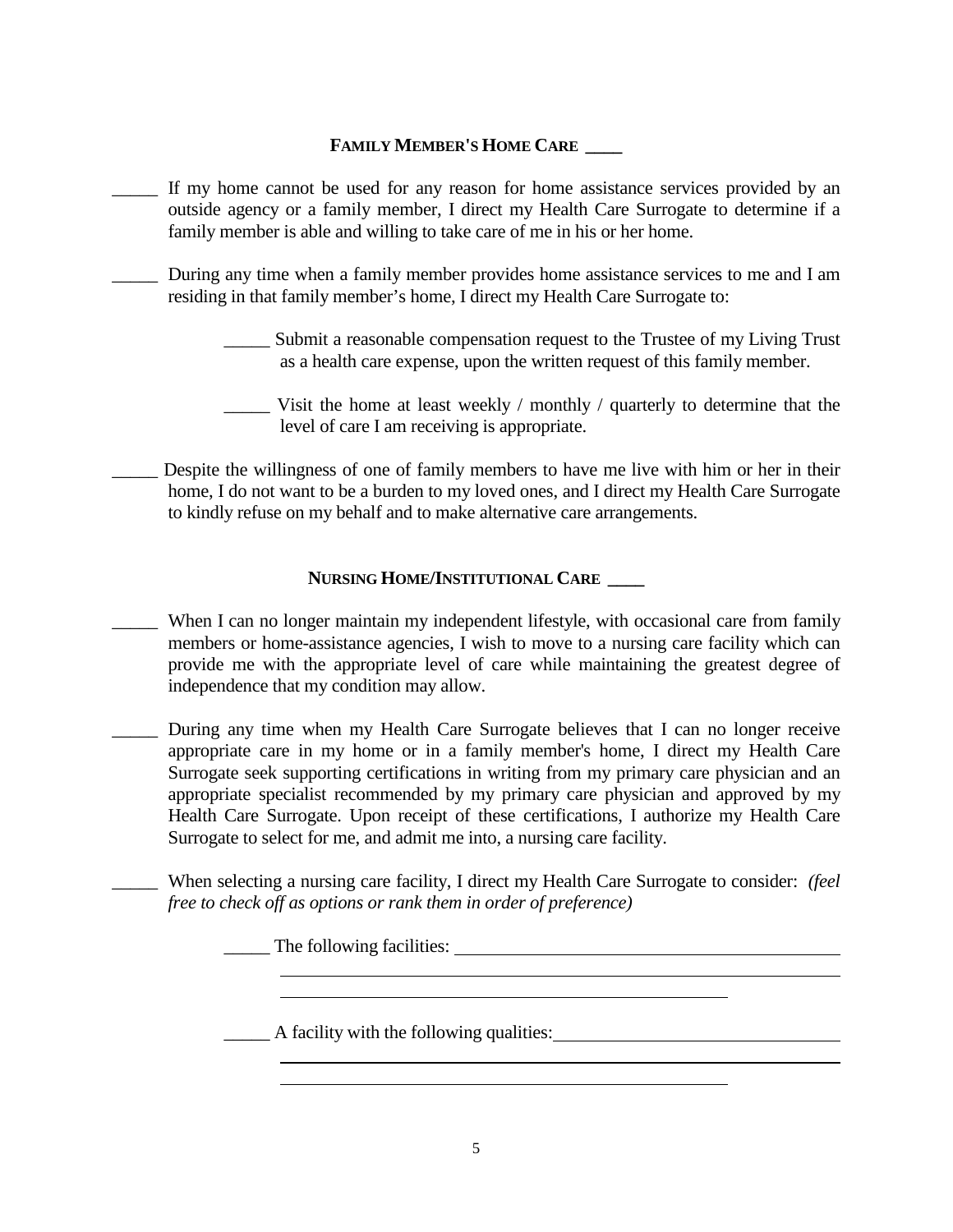\_\_\_\_\_ A facility located in the community where I live

\_\_\_\_\_ A facility located near my family (specifically:

\_\_\_\_\_ A facility operated in accordance with my religious beliefs

\_\_\_\_\_ A facility located near the following hospital or treatment center:

)

When selecting a nursing care facility, I request that my Health Care Surrogate consult my family members to select a facility where my family members would feel comfortable visiting me.

I qualify for admission to particular nursing care facilities because of my service as (veteran /clergy/other ). I direct that my Health Care Surrogate consult the following benefit program when selecting a nursing care facility:

 $\_$  , and the set of the set of the set of the set of the set of the set of the set of the set of the set of the set of the set of the set of the set of the set of the set of the set of the set of the set of the set of th  $\_$  , and the set of the set of the set of the set of the set of the set of the set of the set of the set of the set of the set of the set of the set of the set of the set of the set of the set of the set of the set of th

I direct that my Health Care Surrogate make at least two unannounced visits to any prospective nursing care facilities to determine if the services provided are acceptable.

\_\_\_\_\_ My Health Care Surrogate shall inspect the credentials and abilities of care givers, the variety and nutritional value of meals, the type and frequency of recreational activities, the cleanliness of the facility, the frequency of visitors to the facility, and any other services my Health Care Surrogate shall determine to be important to the selection of a quality nursing care facility.

During any time when I live in a nursing care facility, I direct that my Health Care Surrogate visit me (weekly / monthly / other: ) to determine that the level of care I am receiving is appropriate.

During any period of time that I might still be able to interact with facility residents and participate in activities, I direct that my Health Care Surrogate consider the following nursing care facility or other similar facility:

During any period of time that I am unable to interact with facility residents and participate in activities, I direct that my Health Care Surrogate consider the following nursing care facility or other similar facility: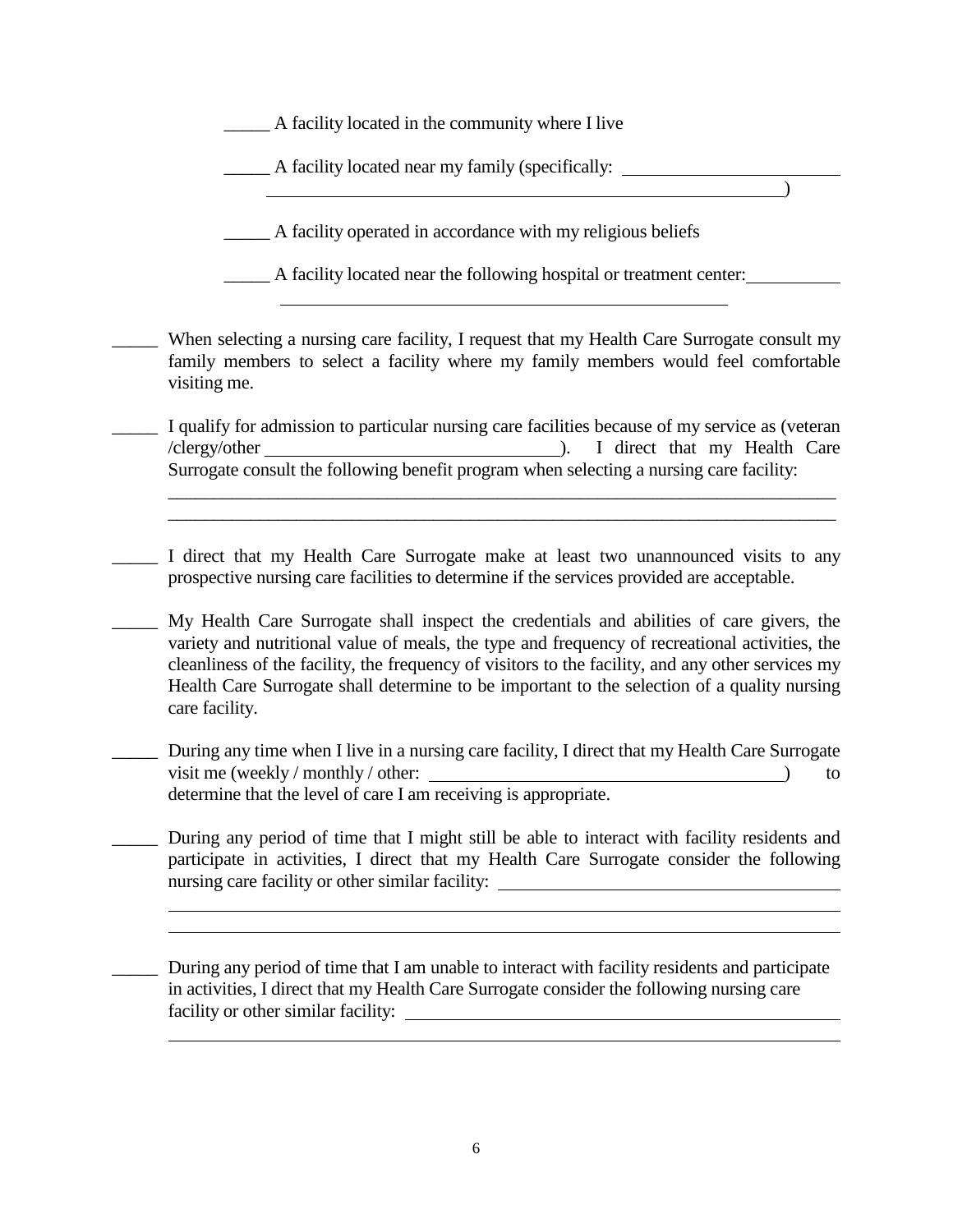## **MEDICATIONS**

- \_\_\_\_\_ I authorize my Health Care Surrogate to consent to medication to relieve my pain, if my primary care physician and any appropriate specialists agree that the pain medication would not complicate or worsen my condition.
- \_\_\_\_\_ I desire that my Health Care Surrogate be very cautious when consenting to any addictive medications.
- \_\_\_\_\_ I prefer the use of natural vitamin and nutrition treatment whenever potentially beneficial to my condition.
- \_\_\_\_\_ I do not wish to participate in unconventional or experimental medication or therapy.

**OR**

- I authorize the use of unconventional or experimental medication or therapy, whenever possible.
	- \_\_\_\_\_ However, I am concerned about the high cost often associated with unconventional or experimental medication or therapy. I direct my Health Care Surrogate to balance the cost of the medication or therapy with the expected relief.
	- \_\_\_\_\_ I direct my Health Care Surrogate to consider any possible side effects associated with unconventional or experimental medication or therapy. I specifically do not want a "cure" that is worse than the original illness.
	- I leave the following instructions regarding the use of medications:

### **MEDICAL TESTS**

- \_\_\_\_\_ I direct my Health Care Surrogate to not allow any tests to be performed on me, if after consultation with my attending physician and any appropriate specialists, the suggested test results are not reasonably certain to be beneficial in restoring my health.
- \_\_\_\_\_ I encourage my Health Care Surrogate to get second opinions from appropriate specialists, if economically feasible, before authorizing or not authorizing any testing which my attending physician and/or primary care physician believe would be beneficial in restoring my health.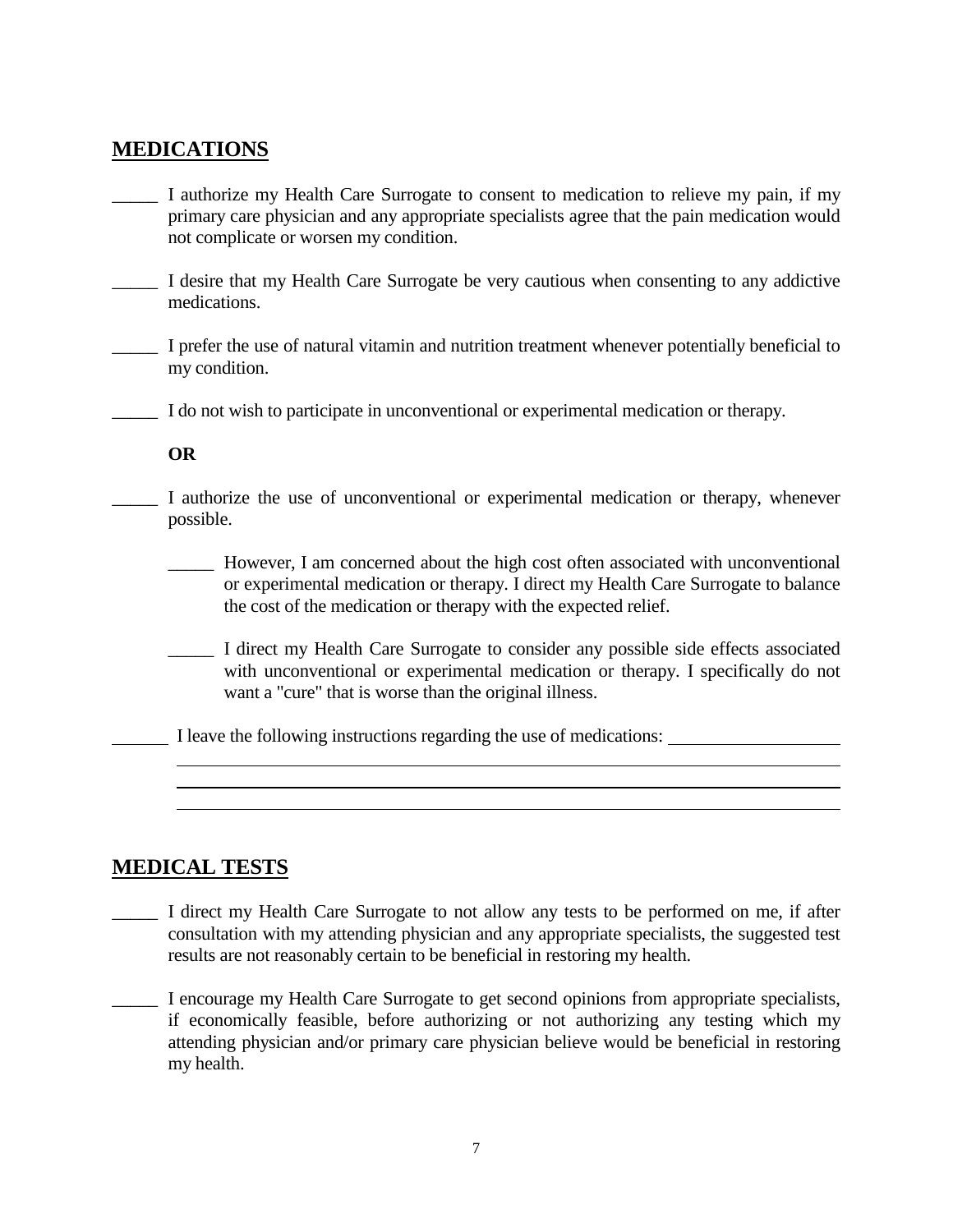## **MEDICAL HISTORY**

\_\_\_\_\_ I wish to inform my Health Care Surrogate of my tendency to have allergic or other adverse reactions to the following substances: which are also also also substances of  $\sim$ 

I wish to inform my Health Care Surrogate of the following family medical history:

## **TERMINATION OF LIFE SUPPORT TREATMENT**

- In conjunction with the directions in my Living Will and Health Care Surrogate Designation, I direct my Health Care Surrogate to not allow any medical procedure that, in the opinion of my attending physician, is considered heroic or beyond those procedures usually performed for people in my condition.
- \_\_\_\_\_ When my Health Care Surrogate has consulted with my attending physician, and any other physicians necessary, and the conclusion is that medical treatment is only artificially prolonging the dying process or that there is no reasonable chance of regaining consciousness, I direct my Health Care Surrogate to authorize my attending physician to enter a "no-code" or "do not resuscitate" order on my medical records. My Health Care Surrogate should never feel guilty about authorizing this course of action because this is the decision I would make if I were able to do so myself.
- \_\_\_\_\_ I direct my Health Care Surrogate to hold a conference with all willing and interested members of my immediate family prior to making any decision regarding termination of artificial life support treatments.
- I direct that my Health Care Surrogate consider the following concerns prior to making any decisions regarding termination of artificial life support treatments:

## **QUALITY OF LIFE**

I consider the following activities/lifestyle opportunities to be essential for my quality of life, and I wish for my Health Care Surrogate and Trustee to make all reasonable action to assure I continue to have these basics (i.e. – access to outdoors, literature, spiritual support, music):